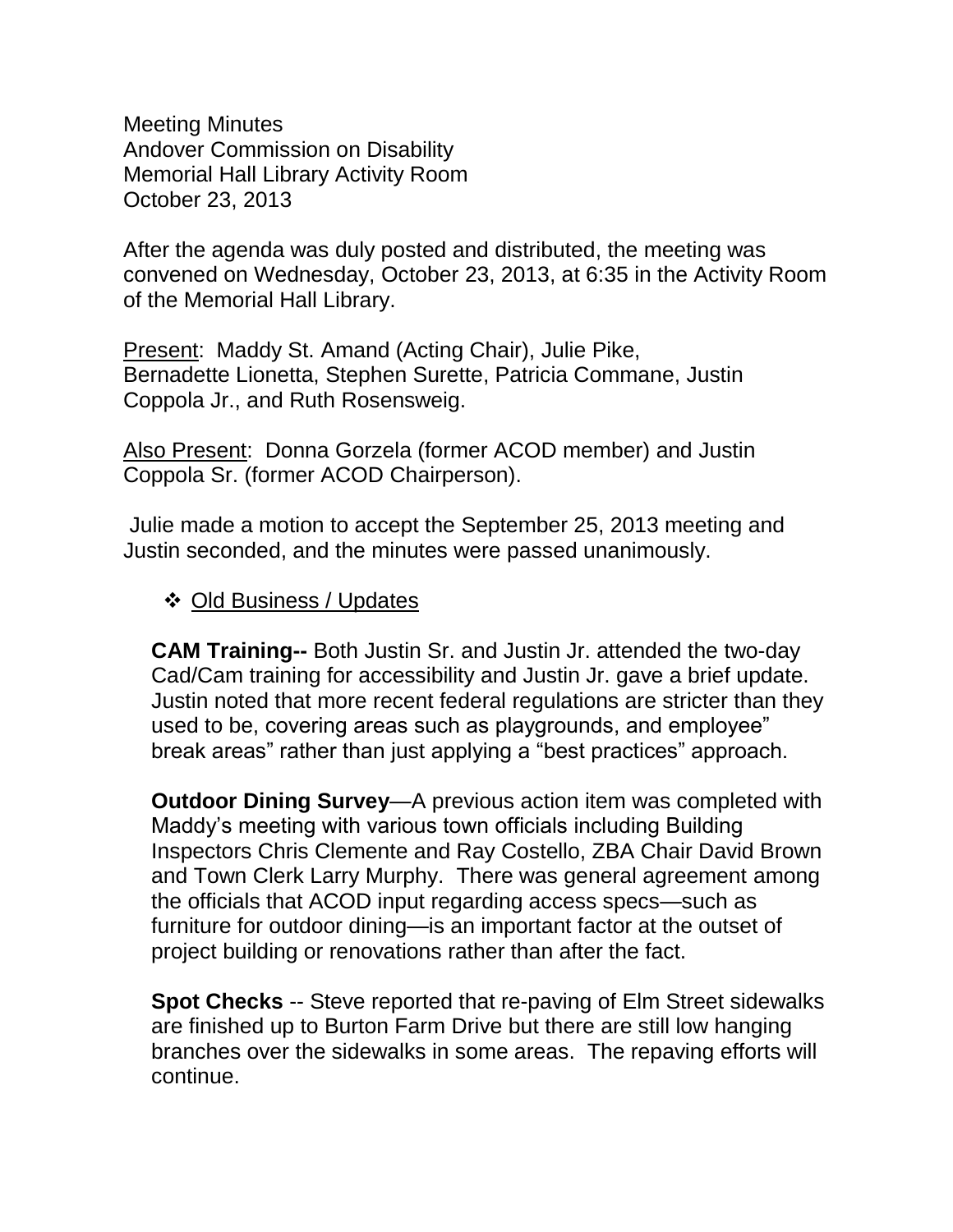**Online Resource Directory** –Pat reported that due to pressing family commitments, she will be resigning from the ACOD and therefore the directory will need some re-direction to get it up and running. Bernadette offered the use of a printed directory for families of children and youth with special needs to be included in the proposed directory. Pat has been with ACOD for a number of years and will be very much missed. *Action Item: ACOD will look into ordering copies of the guide Bernadette mentioned, and will re-examine the future of the on-line resource directory.*

## ❖ New Business

**Administrative business (Executive Session) —**The commission went into a brief discussion filling an open board position. Maddy checked to see if there were any applicants posted in the talent bank and learned there were none. The commission discussed Donna Gorzela's ongoing interest in, and past experience with, the ACOD Board. Bernadette nominated Donna as a voting member and Justin Jr. seconded and unanimously passed.

**Program sponsorship**-- Bernadette gave an overview of prior ACOD "start up" support for the Treble Chorus of New England's choral program for children with of special needs called "My Own Voice". Bernadette asked the committee for continued support in the form of a \$175 half page advertisement in the Treble Chorus of New England program book for upcoming events. Bernadette made a motion for ACOD to subsidize the ad, and the board passed unanimously.

Bernadette then spoke about the need for outreach into the community for additional special needs participants and possibly additional events with the chorus group.

**Bancroft School Monitoring Committee** –This sub-committee was proposed with a view toward advisory and on-site participation as the architectural plans for the Bancroft school unfold. *Action Item: Committee members will include Justin Coppola, Sr. Justin Coppola, Jr., Julie Pike, Maddy St. Amand and Chris Becker, an MOD Staff member. Donna is interested in joining the committee as well*.